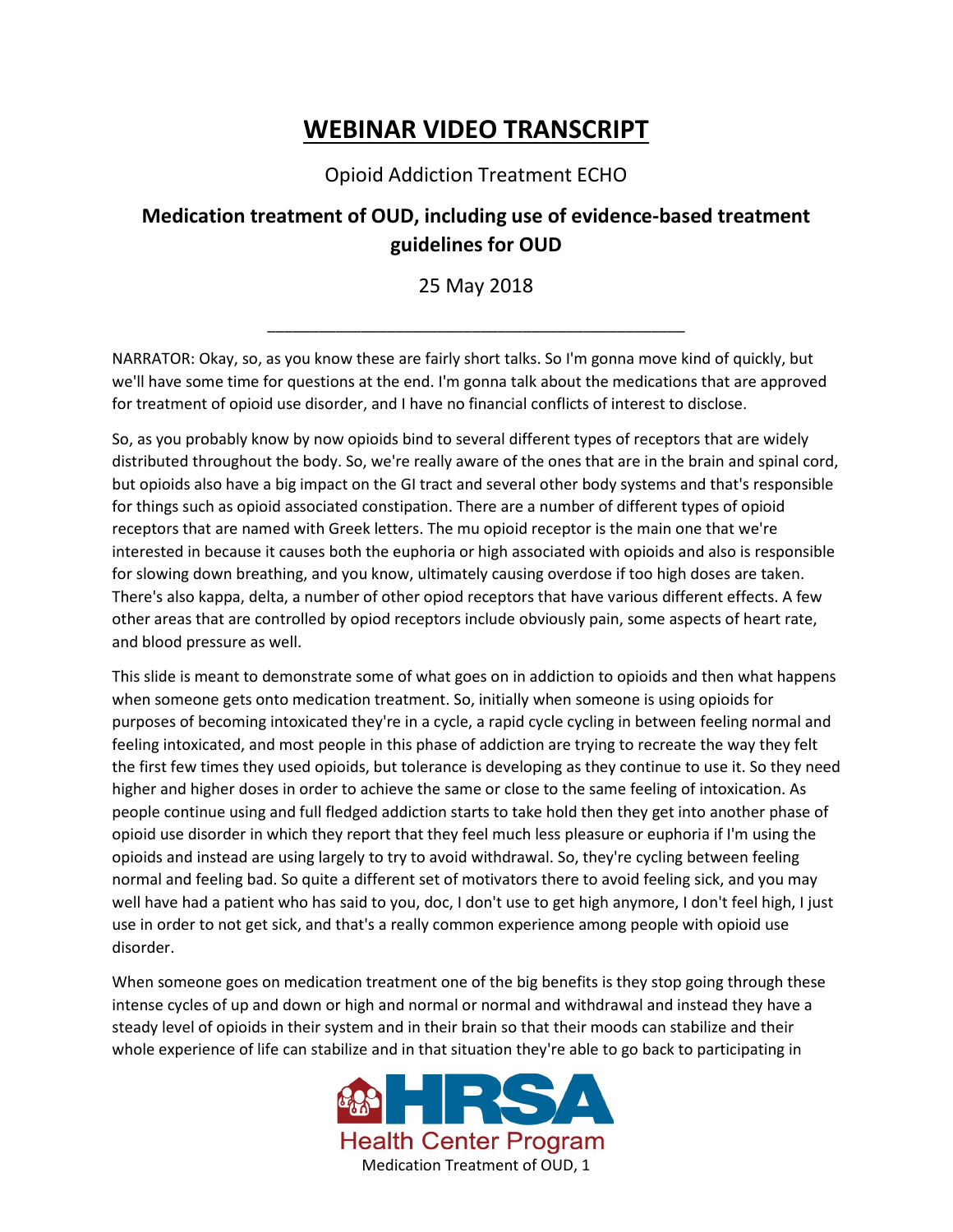normal activities, working on understanding the issues that may be triggering them, or setting them up for relapse, et cetera. So, the idea is to stabilize those new opioid receptors with a steady, low, non intoxicating dose of the opioid agonist and help the person return to more normal life.

The goals of medications for opioid use disorder are certainly first to alleviate physical withdrawal and craving, and also to blunt the euphoric effect of other opioids. So, if someone does slip up and use they don't have nearly as reinforcing and positive an effect. Another goal is to reduce or eliminate risky substance use and to normalize the brain physiology, and the only three medications that are approved for treatment of opioid use disorder are methadone, which fully activates the mu opioid receptor, buprenorphine, which partially activates the mu opioid receptor, and naltrexone, which blocks the mu opioid receptor and prevents other opioids from attaching to it. Substance use disorder is incredibly costly and study after study has shown that paying for treatment yields tremendous returns for society in terms of reduced crime and criminal justice costs as well as many dollars saved in healthcare and not to mention many lives saved. For instance, the average cost of one year of methadone treatment is \$4700 per person, whereas one year of incarceration is at least \$24,000 per person.

So how about methadone? Methadone is a full activator of the mu opioid receptor and it's very long acting. This means that you don't change the dose every day, that if the patient comes in after a couple of days of a steady dose and says, doc, I'm still not feeling well, you might have the urge to increase that dose, but the problem is that they don't reach a steady state with that methadone until about five days out. So you don't wanna be titrating very frequently or you'll end up with an overdose situation.

One of the most important things to understand about methadone for treatment of opioid use disorder is that the federal government says it can only be dispensed in a federally operated opioid treatment program. It is illegal to prescribe methadone for addiction in general practice, and this is really important to note. So, it's legal to prescribe for pain, but illegal to prescribe for treatment of opioid use disorder in the office setting. Some of the benefits of methadone treatment are that people are taking their medication in a daily, observed dose. This means we know exactly how much they're getting into their body and we know that they're taking it every day. It's a very structured environment and it's required by federal regulations to be multidisciplinary. So, patients in an OTP are assigned a counselor and are required to attend some number of counseling sessions per month.

Methadone is also high potency. So people who have been using very large amounts of opioids can still have their disease controlled with methadone. It's been super well studied. We've been using methadone for more than 60 years at this point. So, we know that methadone has been proven to improve survival, increase employment. It decreases infection with hepatitis and HIV, decreases crime in communities where methadone OTPs are implemented, and it's highly cost effective. So, in spite of the bad rap that methadone gets in a lot of settings it is extremely effective. And in studies of treatment for opioid use disorder methadone typically shows the best treatment retention compared with the other medications that are available.

Limitations are that it still carries a risk of overdose and it has lots of interactions with other medications. So, if you're in outpatient practice and you know that your patient is being treated with methadone you'll want to look up interactions for pretty much any medication that you prescribe to

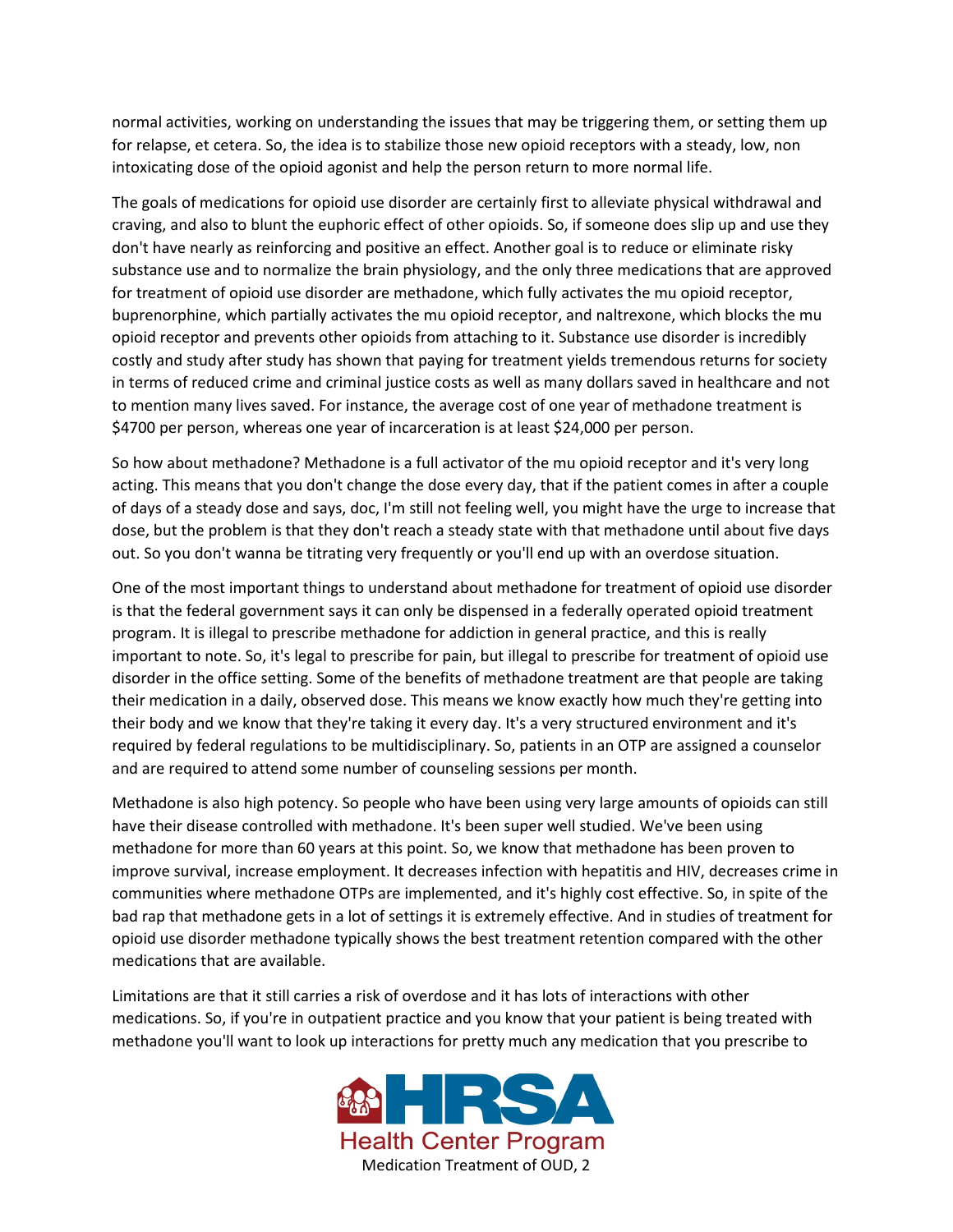make sure that you're not gonna either be causing that patient to experience methadone withdrawal or methadone overdose, as well as to assess whether you need to change the dose of the other medication that you're prescribing. You have to titrate up slowly in order to stabilize the dose, and opioid treatment programs are not available in all parts of the country. Particularly in rural areas patients may not have access.

Methadone has traditionally been thought to have a significant risk of heart rhythm abnormality, something called Torsades de Pointes, which can cause a fatal arrhythmia. A recent study has called that into question and says that actually methadone doesn't cause any more of that than other opioids including buprenorphine. But several other studies in the past have found an increased risk. So it's prudent to keep an eye on that. Stigma is also a big issue, that methadone is still highly stigmatized.

So, if you put all this together and think about whether methadone is a good bet for your patient it helps to recognize that methadone is so effective and so important that the WHO lists it as one of the 100 essential medications that should be available worldwide. It has all of these proven benefits shown in the upper half of this graph, and the things that are in the lower part of the slide are myths to one extent or another and most important to point out is that methadone clearly improves pregnancy outcomes for women who have opioid use disorder. So, occasionally I still hear a healthcare provider or a counselor urging a pregnant mom to just stop using opioids and that could be a fatal mistake. So, a much, much more evidence based recommendation would be to encourage that mom and help that mom to get on medication treatment for her opioid use disorder.

How about buprenorphine? So, this is probably the medication we talk about the most in this Echo series, and that's because it's a highly effective medication for treatment of opioid use disorder that can be used in the outpatient setting. Unlike methadone, it's only a partial activator of the mu opioid receptor, and this probably explains why it is vastly more difficult to overdose with buprenorphine than with methadone. However, even though it only partly turns on that receptor it holds onto it like crazy and that's called receptor affinity. So buprenorphine will hold on and not let other drugs like heroin come along and knock it off of that mu opioid receptor and that helps to have a blocking effect to discourage the use of opioids because people don't feel as intoxicated if they use them while they're on buprenorphine.

Buprenorphine is typically combined with naloxone such as the brand name Suboxone and the reason for that is because when naloxone is taken under the tongue it's not absorbed and essentially it just disappears without having an impact. But if it's injected or snorted it causes withdrawal which is unpleasant, and so this discourages people from using it for purposes of becoming intoxicated when it's typically injected or snorted. Buprenorphine's been available since about 2003 in the form of sublingual tablets and then dissolvable films that are taken under the tongue.

More recently an implant was released, and quite recently there's a new long acting injectable, brand name Sublocade, that last for a month or more after injection and really offers some pretty exciting opportunities for using this medication in a way that avoids diversion we think, and hopefully will increase adherence. There are some restrictions on who can prescribe buprenorphine as you probably all know. Physicians who have a DATA-2000 waiver are allowed to and that requires an eight hour

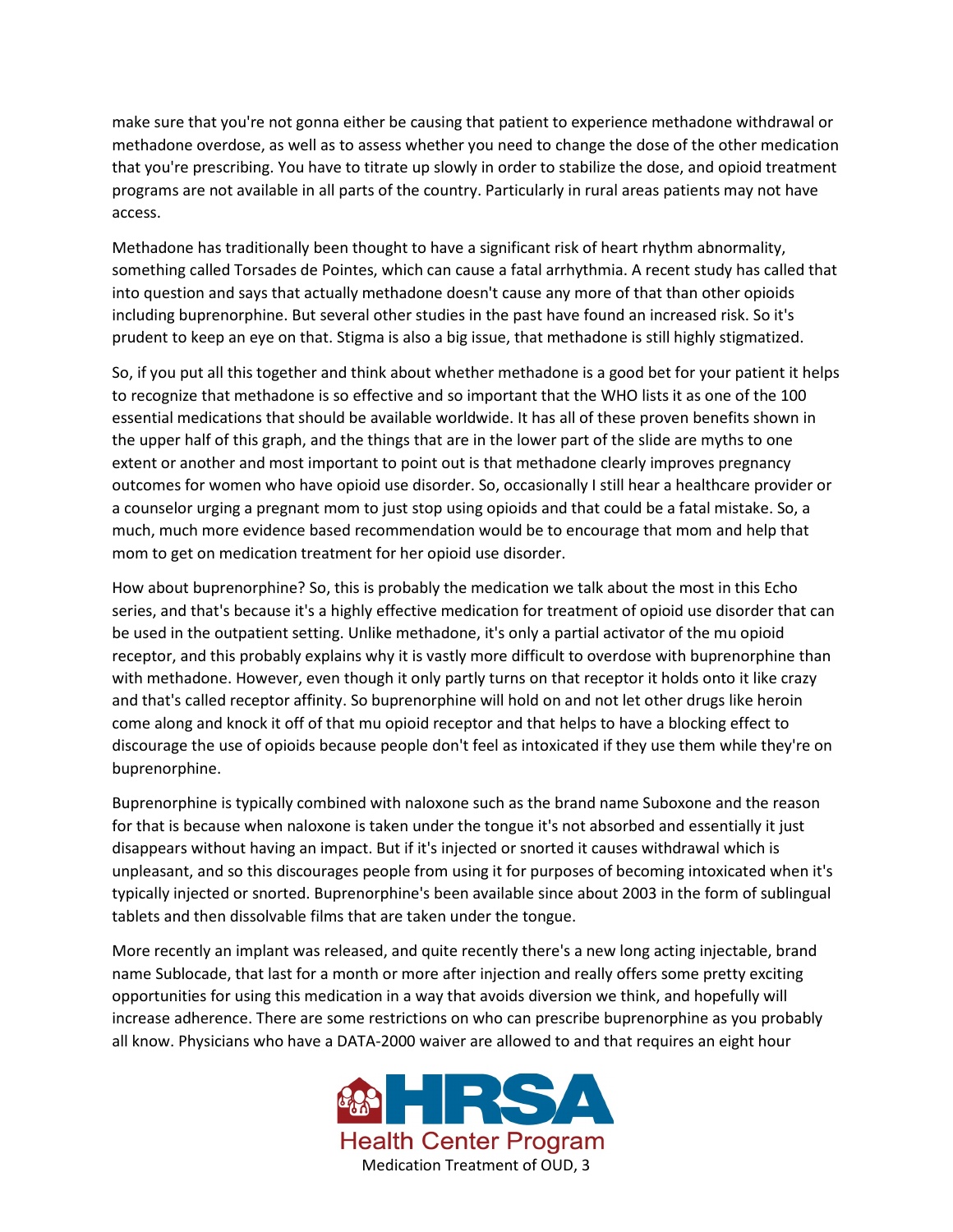training course and then as of 2017 nurse practitioners and physician assistants who have completed 24 hours of approved training are eligible for the buprenorphine waiver.

Some of the benefits of buprenorphine are the much lower risk of overdose and sedation and minimal if any effects on the heart rhythm. There are also very minimal interactions with other medications, but a couple that we do worry about are benzodiazepines and the substance alcohol. When combined with those or other strong sedatives overdose can occur. Another nice thing about buprenorphine is because it can be prescribed in the primary care setting or the outpatient mental health setting that reduces stigma and allows for the treatment to be integrated into primary care.

That's really desirable because we would like our patients to have access to medical and behavioral care as well as prevention. Buprenorphine is also a super useful tool when a patient's being treated with opioids for chronic pain and runs into problems with that, starts developing an opioid use disorder. We also know that home induction is safe and effective. It used to be kind of scary to have to have patients come into the office in withdrawal. Turns out that people with opioid use disorder are better at starting themselves on buprenorphine than we are, and so home induction works great.

Buprenorphine is also highly effective for pain. It's an excellent analgesic, but if you're using it for pain you wanna give the same total dose but divide it up three or four times a day so that the person's not taking it as a daily or twice a day dose, but instead they're taking the same amount but divided up typically four times a day because the analgesic effect of buprenorphine is much shorter than the duration of the withdrawal prevention properties of the buprenorphine. What are the limitations of buprenorphine? Risk of diversion, possibly lower retention rates in some studies compared to methadone, and limited access due to reluctance to prescribe.

Studies still show that most counties in the United States don't have a supply of buprenorphine waivered providers or providers who are willing to prescribe buprenorphine that meets the need. A couple of other barriers in primary care include the urgency of scheduling, the need for that induction visit and frequent early follow up, although as I mentioned home induction is increasingly becoming the standard of care, and then urine testing and the logistics of prescribing, as well as the need to link patients to psychosocial services. We used to worry quite a bit about DEA regulators visiting. They have cut way back on that and having survived a couple of those myself they're not as bad as we thought anyway, and nobody gets handcuffed and taken to prison. It's more just they wanna look at your records and they pat you on the back and off they go. So, overall this type of treatment is really a highly gratifying thing to engage in in primary care practice and is a huge service for the communities that we live in.

Why is overdose potential low with buprenorphine? It probably has to do with this partial activator effect that there's a ceiling to the amount of respiratory suppression that occurs with buprenorphine. Once you get up above a dose of about 32 milligrams there's no increase in that respiratory suppression. So whether you take 32 milligrams or 64 milligrams there's no increase in the slowing of breathing. So, people don't die from respiratory suppression.

Many studies have looked at the benefits of buprenorphine. This one I still think is really powerful from the Lancet in 2003 in Sweden where these researchers randomized a small group of young people

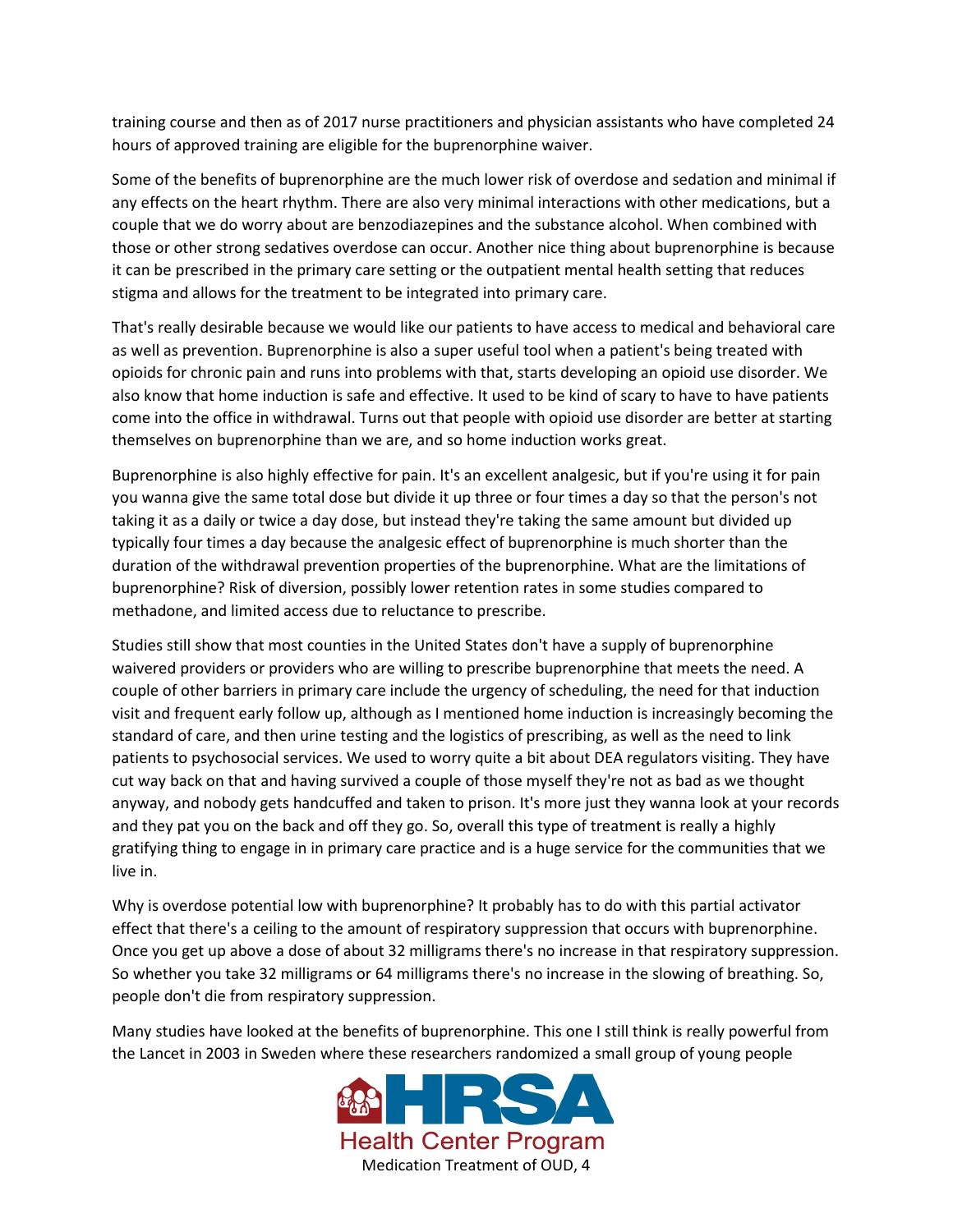addicted to heroin to get intensive counseling, individual counseling and group therapy several times a week by master's level trained therapists and then half the group got buprenorphine 16 milligrams every day for a year and the other half got tablets that contained a brief taper of buprenorphine followed by a placebo. At the end of 50 days you can see in that right hand column all of the patients who were on the placebo had dropped out, and as compared with the buprenorphine group of whom 70% were still retained at one year. Most of them had urine drug screens that were negative for all other substances. Notably, 20% of the group who received placebo died in that single year that they were being studied, really emphasizing the lethal nature of this disease.

This slide shows a number of studies that have come out since then, showing typical retention rates in treatment. These are mostly outpatient primary care practices. The second one on there by Alford and Labelle was remarkable in that half the patients in that study were homeless and they still achieved a rate of retention of 81% at one year out. So it's clear that with really good support in the practice, support for the patients you can achieve pretty outstanding results with this medication. But it's also important to note that if you do this treatment there are gonna be some patients who are gonna disappear and drop out of treatment, no matter how good you are at offering the treatment and it's important not to take that personally.

This study shows overdose rates in Baltimore. The red line showing overdose rates falling as that dotted line along the bottom started to rise and that dotted line along the bottom shows availability of buprenorphine in Baltimore. So, they had a big public health campaign to increase access to buprenorphine treatment and they saw a really remarkable fall in overdose deaths. This same pattern has been seen in other municipalities that introduced buprenorphine in a big way, including in Paris years ago when France made buprenorphine widely available. They went from having 560 overdose deaths to a few years later having less than 50 when they introduced widespread access to buprenorphine.

What about the new long acting buprenorphine? So, this medication called Sublocade has to be obtained through a specialty pharmacy who delivers it to your practice for that patient. The patient has to be stabilized for seven days on sublingual buprenorphine and then it's recommended that you start with a 300 milligram injection dose. This is injected subcutaneously and you do the injection in the office. You don't give it to the patient to take home because it would be very dangerous if the patient injected it intravenously as it causes an immediate kind of clot, lump to form, and they could have an embolism or other really bad consequence. So, it's dangerous to send a patient home with it, but if it's injected subcutaneously in the office it's quite safe. We're still gathering data about this. A study was published last week actually showing that it's at least equally effective to sublingual buprenorphine but this study was interesting from a couple of years ago where they started people on Sublocade and then they gave them hydromorphone doses.

So a very potent opioid, and they gave them increasing doses of hydromorphone to see how much the person liked the hydromorphone. These were no treatment seeking adults who had opioid use disorder and they were trying to see how well does the Sublocade do at blocking the effects of other opioids, and it was quite interesting that after they had had two total doses of Sublocade they had very minimal response even to the very high doses of hydromorphone. So, this shows they got the injection at

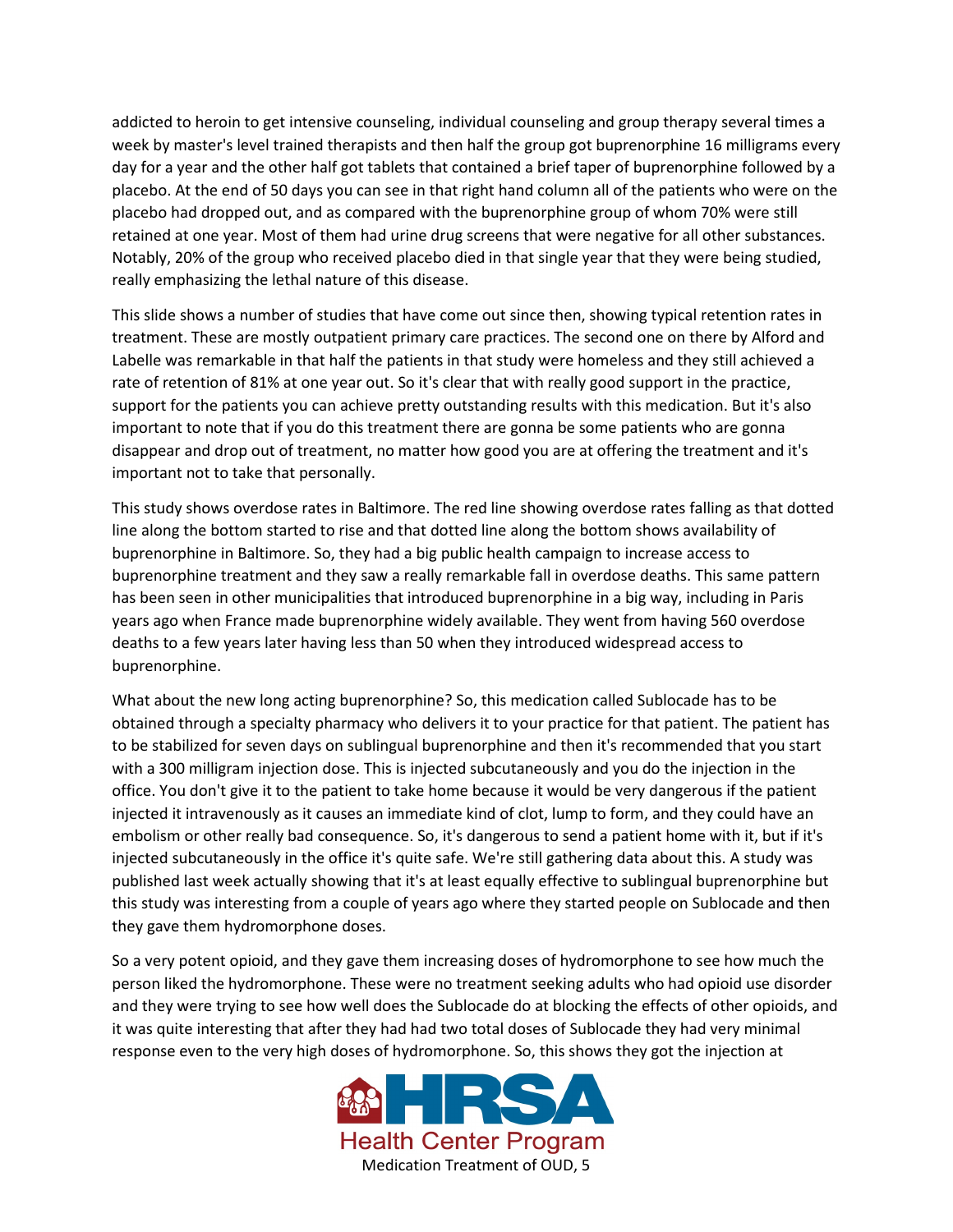number one on that X axis and another dose at number four and then they didn't get any subsequent doses of the Sublocade for the next eight weeks and yet the effect of the Sublocade persisted in blocking the pleasurable effect of hydromorphone all the way out to 12 weeks. So, this suggests that even when patients don't return for an injection on time they still have a blocking dose of that hydromorphone in their body. We're hopeful that this may help to decrease diversion of Suboxone which has been as you all know a significant issue.

How about naltrexone? So, naltrexone is the newer kid on the block for treatment of opioid use disorder. It is an antagonist. It binds very tightly to that mu opioid receptor and won't let anything else attach. If you give it to somebody who is opioid dependent they will have spectacular withdrawal and will no longer be your friend. It's very important to avoid giving it to someone who has opioids in their body. It was available and still is available as a pill, an oral dose, but that is basically completely ineffective for treatment of opioid use disorder. So, we don't recommend that. However, the extended release injectable form Vivitrol given as a 380 milligram intramuscular monthly injection is effective and we've been getting increasing amounts of data recently showing how effective it is. One nice thing about it is you don't have to have any special setup or license to prescribe it other than a regular medical license.

There are some issues around insurance coverage for it. It's not 100% covered yet and there's a special injection technique that the injector has to learn in order to inject it safely. A couple of studies published this last year gave us a lot more confidence in this medication being effective. A study in Scandinavia by Tanum randomized patients with opioid use disorder who had gone through detox. They then randomized them to start on injectable naltrexone and they found that naltrexone was non inferior to buprenorphine in terms of retention, urine drug screen results, and use of heroin.

A study that was done here in which actually our colleagues here at the University of New Mexico were one of the study sites that was by Lee and published in the Lancet shortly after that other study last year was larger and here they actually randomized patients at the time of admission into a detox setting but they were either going to use buprenorphine or they were gonna get the naltrexone injection and here what they found was many more patients assigned to naltrexone were likely to leave during the first couple of weeks of treatment. This was because the patients who were going onto naltrexone had to go through withdrawal before they started the naltrexone and they were uncomfortable and decided to leave, whereas the buprenorphine treated patients didn't really have to withdraw, were started on buprenorphine, and were doing well. So, 94% of the patients assigned to buprenorphine were successfully inducted and stabilized versus 74% of the naltrexone patients. However, once patients got started on naltrexone they did as well as the buprenorphine treated group. All of this underlines the fact that it's a whole lot easier to start people on naltrexone if they are already detoxed, quote unquote.

So, if they're in a setting of inpatient, of rehab, or of incarceration as long as you're fairly confident they haven't had access to opioids that's where people can effectively be started on naltrexone. Some people do this in the office setting but it's pretty hard to convince patients who are opioid dependent to stay off of opioids for long enough to do this induction. You would wanna start with an oral test dose with such a patient to make sure, absolutely sure, that they don't have any opioid in their body. Special caution, methadone only shows up in the urine drug screen for about three days after it's been taken but its